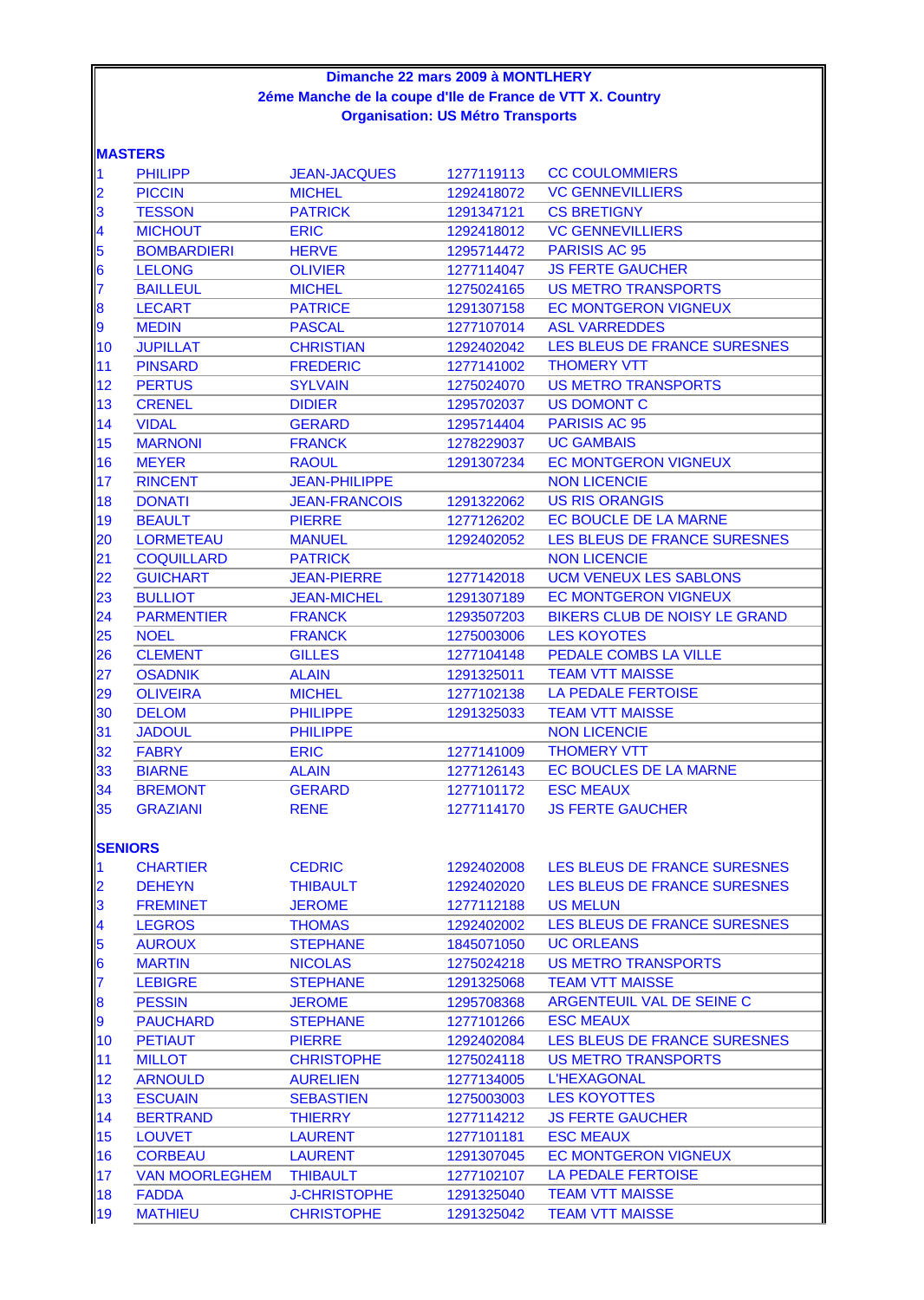|                      | <b>MASTERS</b>                        |                                  |                          |                                               |
|----------------------|---------------------------------------|----------------------------------|--------------------------|-----------------------------------------------|
| 20                   | <b>ABERBOUR</b>                       | <b>JEROME</b>                    |                          | <b>NON LICENCIE</b>                           |
| 21                   | <b>BASSOT</b>                         | <b>JONATHAN</b>                  | 1295702154               | <b>US DOMONT C</b>                            |
| 22                   | <b>BAUDART</b>                        | <b>STEPHANE</b>                  | 1275024219               | <b>US METRO TRANSPORTS</b>                    |
| 23                   | <b>PIN</b>                            | <b>DORIAN</b>                    |                          | <b>NON LICENCIE</b>                           |
| 24                   | <b>BREMONT</b>                        | <b>GREGORY</b>                   | 1277101173               | <b>ESC MEAUX</b>                              |
| 25                   | <b>HENRY</b>                          | <b>DIDIER</b>                    |                          | <b>NON LICENCIE</b>                           |
| 26                   | <b>PITTIA</b>                         | <b>EMMANUEL</b>                  | 1291308076               | <b>VC ARPAJON ST CHERON</b>                   |
| 27                   | <b>FERNANDES</b>                      | <b>JOSE</b>                      |                          | <b>NON LICENCIE</b>                           |
| 28                   | <b>GIRARD</b>                         | <b>HUGO</b>                      | 1277142030               | <b>UCM VENEUX LES SABLONS</b>                 |
| 29                   | <b>VIRON</b>                          | <b>GREGORY</b>                   |                          | <b>NON LICENCIE</b>                           |
| 30                   | <b>DIRE</b>                           | <b>CAMILLE</b>                   | 1293509511               | <b>S.V PARIS</b>                              |
| 31                   | <b>AUROUX</b>                         | <b>HERVE</b>                     | 1293507205               | <b>BC NOISY LE GRAND</b>                      |
| 32                   | <b>ARTZT</b>                          | <b>ALEXANDRE</b>                 | 1277126060               | EC BOUCLES DE LA MARNE                        |
|                      |                                       |                                  |                          |                                               |
| 33                   | <b>ROCHA</b>                          | <b>SERGE</b>                     |                          | <b>NON LICENCIE</b>                           |
| 34                   | <b>CATHENOZ</b>                       | <b>THIBAULT</b>                  | 1293507220               | <b>BC NOISY LE GRAND</b>                      |
| 35                   | <b>CLUZET</b>                         | <b>GEOFFRAY</b>                  | 1277141049               | <b>THOMERY VTT</b>                            |
| 36                   | <b>TISSIER</b>                        | <b>SEBASTIEN</b>                 | 1291325038               | <b>TEAM VTT MAISSE</b>                        |
| 37                   | <b>ATZERT</b>                         | <b>ALEXANDRE</b>                 | 1293507098               | <b>BC NOISY LE GRAND</b>                      |
| 38                   | <b>JAMET</b>                          | <b>CYRIL</b>                     | 1277112194               | <b>US MELUN</b>                               |
| 39                   | <b>BEAUHAIRE</b>                      | <b>MATHIEU</b>                   | 1291325065               | <b>TEAM VTT MAISSE</b>                        |
| 40                   | <b>DUCOS</b>                          | <b>FREDERIC</b>                  | 1291325069               | <b>TEAM VTT MAISSE</b>                        |
| 41                   | <b>DEBOUX</b>                         | <b>BRUNO</b>                     |                          | <b>NON LICENCIE</b>                           |
| 42                   | <b>LE MOAL</b>                        | <b>YANNICK</b>                   | 1291339006               | <b>EC MORSANG SUR ORGE</b>                    |
| 43                   | <b>LAFERTE</b>                        | <b>GERALD</b>                    | 1291307140               | <b>EC MONTGERON VIGNEUX</b>                   |
| 44                   | <b>VALLAR</b>                         | <b>DAVID</b>                     |                          | <b>NON LICENCIE</b>                           |
| 45                   | <b>RICHARD</b>                        | <b>PASCAL</b>                    |                          | <b>NON LICENCIE</b>                           |
| 46                   | <b>SIMONNET</b>                       | <b>MORGAN</b>                    | 1828110055               | <b>ES MAINTENON PIERRES</b>                   |
| 47                   | <b>BERTOUX</b>                        | <b>JEROME</b>                    | 1275024141               | <b>US METRO TRANSPORTS</b>                    |
| 48                   | <b>GRASSART</b>                       | <b>EMMANUEL</b>                  | 1275024192               | <b>US METRO TRANSPORTS</b>                    |
| 49                   | <b>DERLY</b>                          | <b>ALAIN</b>                     | 1293516024               | <b>ES GERVAIS LILAS</b>                       |
| 50                   | <b>MONASTERIO</b>                     | <b>FRANCK</b>                    | 1295708120               | ARGENTEUIL VAL DE SEINE C                     |
| 51                   | <b>HERVY</b>                          | <b>SEBASTIEN</b>                 | 1277142035               | <b>UCM VENEUX LES SABLONS</b>                 |
| 52                   | <b>ANDRIEU</b>                        | <b>GUILLAUME</b>                 | 1277134009               | <b>L'HEXAGONAL VTT</b>                        |
|                      | <b>ESPOIRS</b>                        |                                  |                          |                                               |
| $\mathbf{I}$         | <b>NAVARIAN</b>                       | <b>HUGO</b>                      | 1818013117               | <b>4S ST SATUR</b>                            |
| 2                    | <b>LE CUNFF</b>                       | <b>KEVIN</b>                     | 1292402091               | LES BLEUS DE FRANCE SURESNES                  |
| $\vert$ <sub>3</sub> | <b>MARILLAUD</b>                      | <b>FABIEN</b>                    | 1295702040               | <b>US DOMONT C</b>                            |
|                      | <b>N'GUYEN</b>                        | <b>MAXIME</b>                    | 1277112162               | <b>US MELUN</b>                               |
| 4567                 | LE CLAINCHE                           | <b>JIMMY</b>                     | 1295702076               | <b>US DOMONT C</b>                            |
|                      | <b>RAVENEL</b>                        | <b>JEREMY</b>                    | 1275025058               | <b>US METRO TRANSPORTS</b>                    |
|                      | <b>BOUKIR</b>                         | <b>RACHID</b>                    | 1277101083               | <b>ESC MEAUX</b>                              |
| 8                    | <b>OLIVEIRA</b>                       | <b>CYRIL</b>                     | 1277101303               | <b>ESC MEAUX</b>                              |
| 9                    | <b>BERTRAND</b>                       | <b>CEDRIC</b>                    | 1277126107               | EC BOUCLES DE LA MARNE                        |
| 10                   | <b>ALVES</b>                          | <b>ARNAUD</b>                    | 1291339024               | <b>EC MORSANG SUR ORGE</b>                    |
| 11                   | <b>COIBION</b>                        | <b>NICOLAS</b>                   | 1277114133               | <b>JS FERTE GAUCHER</b>                       |
| 12                   | <b>MARECHAL</b>                       | <b>YOANN</b>                     |                          | <b>NON LICENCIE</b>                           |
| 13                   | <b>FABRY</b>                          | <b>CEDRIC</b>                    | 1277141008               | <b>THOMERY VTT</b>                            |
| 14                   | <b>MASANET</b>                        |                                  | 1277136081               | <b>EC TORCY PONTAULT</b>                      |
|                      |                                       | <b>ADRIEN</b>                    |                          | <b>ESC MEAUX</b>                              |
| 15<br>16             | <b>LATHELIZE</b>                      | <b>QUENTIN</b>                   | 1277101036<br>1292402096 | LES BLEUS DE FRANCE SURESNES                  |
|                      | <b>LEGROS</b>                         | <b>THIBAULT</b>                  |                          |                                               |
| 17<br>18             | <b>SEMMAR</b><br><b>MAHEUX-JOURET</b> | <b>YACINE</b><br><b>GEOFFREY</b> | 1291325001               | <b>NON LICENCIE</b><br><b>TEAM VTT MAISSE</b> |
|                      |                                       |                                  |                          |                                               |
|                      | <b>JUNIORS HOMMES</b>                 |                                  |                          |                                               |
| 11                   | <b>LE BRAS</b>                        | <b>CLEMENT</b>                   | 1295712093               | OC VAL D'OISE                                 |
| 2                    | <b>COLLET</b>                         | <b>VALENTIN</b>                  | 1295702010               | <b>US DOMONT C</b>                            |
| 3                    | <b>GUENTLEUR</b>                      | <b>GAETAN</b>                    | 1291325030               | <b>TEAM VTT MAISSE</b>                        |
| $\vert 4$            | <b>CHALMEL</b>                        | <b>KEVIN</b>                     | 1295712254               | OC VAL D'OISE                                 |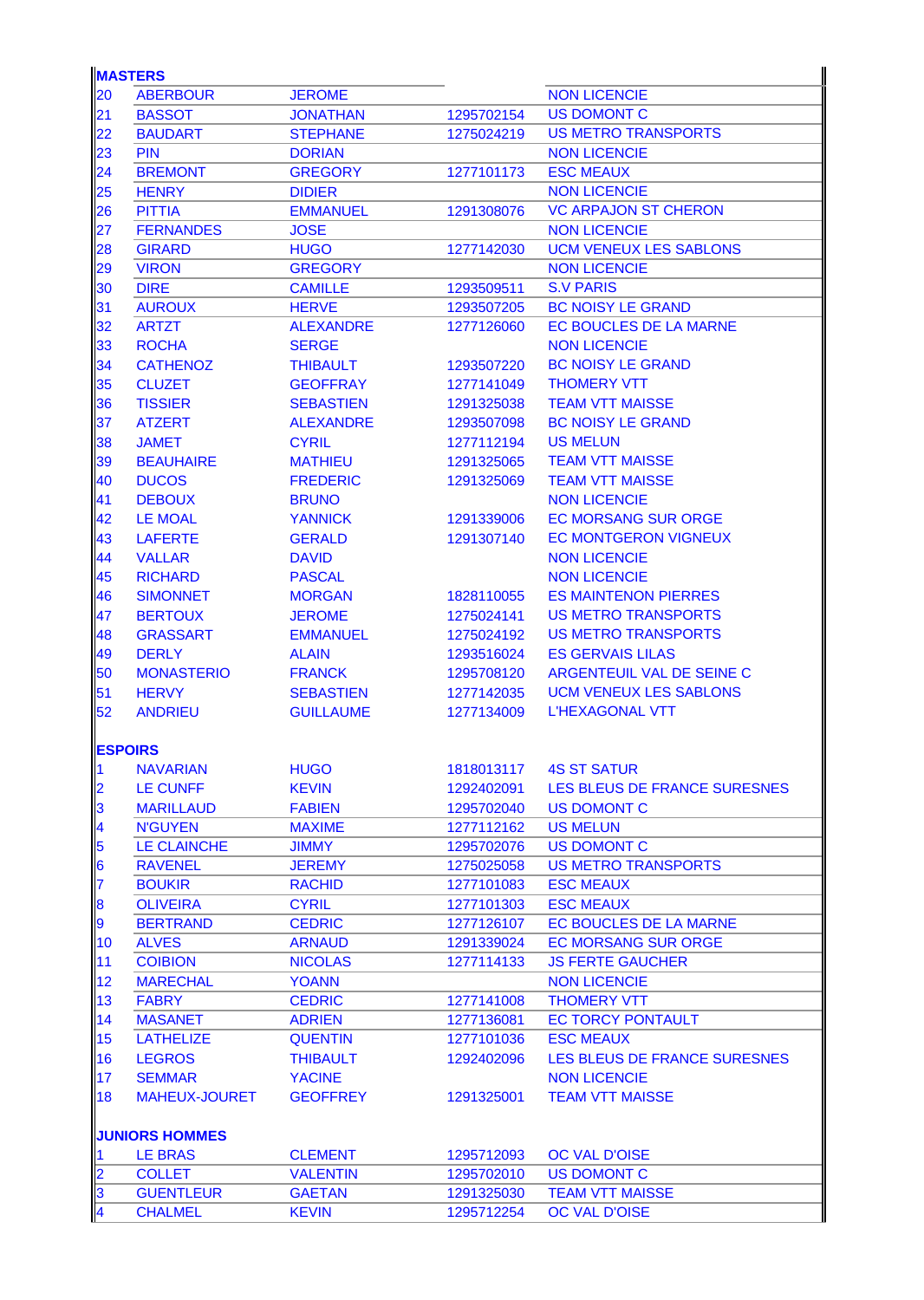|                         | <b>MASTERS</b>            |                  |            |                                                  |  |  |
|-------------------------|---------------------------|------------------|------------|--------------------------------------------------|--|--|
| 5                       | <b>JAXEL</b>              | <b>JEREMIE</b>   | 1277145004 | <b>VAL D'EUROPE TC</b>                           |  |  |
| $6\phantom{a}$          | <b>BUISSON</b>            | <b>THOMAS</b>    | 1293507195 | <b>BC NOISY LE GRAND</b>                         |  |  |
| $\overline{7}$          | <b>KNAUSS</b>             | <b>FLORENT</b>   | 1277141026 | <b>THOMERY VTT</b>                               |  |  |
| 8                       | <b>COQUILLARD</b>         | <b>CHARLIE</b>   |            | <b>NON LICENCIE</b>                              |  |  |
| 9                       | <b>LEMOINE</b>            | <b>THOMAS</b>    | 1277102115 | <b>LA PEDALE FERTOISE</b>                        |  |  |
|                         |                           |                  |            |                                                  |  |  |
| <b>CADETS</b>           |                           |                  |            |                                                  |  |  |
| 11                      | <b>DELON</b>              | <b>DENIS</b>     | 1275024185 | <b>US MTRO TRANSPORTS</b>                        |  |  |
| $\overline{\mathbf{2}}$ | <b>TURGIS</b>             | <b>ANTHONY</b>   | 1275024064 | <b>US MTRO TRANSPORTS</b>                        |  |  |
| $\overline{\mathbf{3}}$ | <b>PHILIPP</b>            | <b>RENAUD</b>    | 1277126043 | EC BOUCLES DE LA MARNE                           |  |  |
|                         | <b>GRANDCLAUDON</b>       | <b>ADRIEN</b>    | 1277141030 | <b>THOMERY VTT</b>                               |  |  |
| $\frac{4}{5}$           | <b>BALLAY</b>             | <b>YOANN</b>     | 1291333011 | <b>OC GIF VTT</b>                                |  |  |
| 6                       | <b>RIGAUD</b>             | <b>NICOLAS</b>   | 1277126089 | EC BOUCLES DE LA MARNE                           |  |  |
| 17                      | <b>POITEVIN</b>           | <b>ALEXIS</b>    | 1291325047 | <b>TEAM VTT MAISSE</b>                           |  |  |
| 8                       | <b>POHER</b>              | <b>TRISTAN</b>   | 1291325029 | <b>TEAM VTT MAISSE</b>                           |  |  |
| $\overline{9}$          | <b>GUERINEAU</b>          | <b>MAXIME</b>    | 1293507101 | <b>BC NOISY LE GRAND</b>                         |  |  |
| 10                      | <b>COIBION</b>            | <b>FREDERIC</b>  | 1277130004 | <b>AC POMMEUSE BOISSY</b>                        |  |  |
| 11                      | <b>BOURDEIL</b>           | <b>JEREMY</b>    | 1295702152 | <b>US DOMONT C</b>                               |  |  |
| 12                      | <b>PINSARD</b>            | <b>NICOLAS</b>   | 1277141003 | <b>THOMERY VTT</b>                               |  |  |
| 13                      | <b>TAVARES</b>            | <b>JOEL</b>      | 1293507161 | <b>BC NOISY LE GRAND</b>                         |  |  |
| 14                      | <b>DANCOINE</b>           | <b>MAXIME</b>    | 1277126041 | EC BOUCLES DE LA MARNE                           |  |  |
| 15                      | <b>GATEAU</b>             | <b>SEBASTIEN</b> | 1293513142 | <b>USM GAGNY</b>                                 |  |  |
| 16                      | <b>INIZAN</b>             | <b>PIERRE</b>    | 1291325073 | <b>TEAM VTT MAISSE</b>                           |  |  |
| 17                      | <b>BARRAULT</b>           | <b>BASTIEN</b>   | 1277126060 | EC BOUCLES DE LA MARNE                           |  |  |
| 18                      | <b>GEORGES</b>            | <b>JULIEN</b>    | 1277141053 | <b>THOMERY VTT</b>                               |  |  |
| 19                      | <b>MONTFORT</b>           | <b>MATHIEU</b>   | 1277126073 | EC BOUCLES DE LA MARNE                           |  |  |
|                         | <b>REPERANT</b>           | <b>ALAN</b>      | 1292402063 | LES BLEUS DE FRANCE SURESNES                     |  |  |
| 20                      |                           |                  |            |                                                  |  |  |
| 21                      | <b>DUFRANNE</b>           | <b>FLORIAN</b>   | 1277145034 | <b>VAL D'EUROPE TC</b>                           |  |  |
| 22                      | <b>SOLTYS</b>             | <b>THOMAS</b>    | 1277145014 | <b>VAL D'EUROPE TC</b>                           |  |  |
| 23                      | <b>CATTIAUX</b>           | <b>DYLAN</b>     | 1277126025 | EC BOUCLES DE LA MARNE                           |  |  |
| <b>MINIMES</b>          |                           |                  |            |                                                  |  |  |
|                         | <b>RAVENEL</b>            |                  |            |                                                  |  |  |
| 11                      |                           | <b>BENOIT</b>    | 1275024015 | <b>US METRO TRANSPORTS</b><br><b>THOMERY VTT</b> |  |  |
| $\overline{2}$          | <b>PINSARD</b>            | <b>FLORIAN</b>   | 1277141022 |                                                  |  |  |
| $\overline{3}$          | <b>BARDONNET</b>          | <b>CORENTIN</b>  | 1291326004 | <b>AC ORSAY</b>                                  |  |  |
| $\vert 4$               | <b>BRIATTA</b>            | <b>HUGO</b>      | 1278229098 | <b>UC GAMBAIS</b>                                |  |  |
| 5                       | <b>VIDAL</b>              | <b>FLORIAN</b>   | 1295708029 | ARGENTEUIL VAL DE SEINE C                        |  |  |
| $\overline{\bullet}$    | <b>COMMUNEAU</b>          | <b>CEDRIC</b>    | 1293513224 | <b>USM GAGNY</b>                                 |  |  |
| $\overline{7}$          | <b>DUCOS</b>              | <b>AXEL</b>      | 1291325019 | <b>TEAM VTT MAISSE</b>                           |  |  |
| 8                       | LE DUC                    | <b>QUENTIN</b>   | 1293507152 | <b>BC NOISY LE GRAND</b>                         |  |  |
| $\overline{9}$          | <b>JUMEAUX</b>            | <b>HENRY</b>     | 1277123036 | <b>VC SULPICIEN</b>                              |  |  |
| 10                      | <b>TEYSSIER</b>           | <b>PIERRE</b>    | 1291347086 | <b>CS BRETIGNY</b>                               |  |  |
| 11                      | <b>GALOIS</b>             | <b>MAXIME</b>    | 1275024172 | <b>US METRO TRANSPORTS</b>                       |  |  |
| 12                      | <b>BIELLO</b>             | <b>AURELIEN</b>  | 1295713080 | A SOISY ENGHEIN LA BARRE                         |  |  |
| 13                      | <b>OSADNIK</b>            | <b>ALVIN</b>     | 1291325016 | <b>TEAM VTT MAISSE</b>                           |  |  |
| 14                      | <b>PILLEUX</b>            | <b>LOIC</b>      |            | <b>NON LICENCIE</b>                              |  |  |
| 15                      | <b>DELOUCHE</b>           | <b>ALEXANDRE</b> | 1291325058 | <b>TEAM VTT MAISSE</b>                           |  |  |
| 16                      | VAN DEN HAESEVELD CLEMENT |                  | 1277145050 | <b>VAL D'EUROPE TC</b>                           |  |  |
| 17                      | <b>LE RIDER</b>           | <b>ALAN</b>      | 1291325057 | <b>TEAM VTT MAISSE</b>                           |  |  |
| 18                      | <b>PLANTIER</b>           | <b>DIMITRI</b>   | 1275024191 | <b>US METRO TRANSPORTS</b>                       |  |  |
| 19                      | <b>LAMIRAND</b>           | <b>ROMAIN</b>    | 1277102122 | <b>LA PEDALE FERTOISE</b>                        |  |  |
|                         |                           |                  |            |                                                  |  |  |
|                         | <b>FEMININES MINIMES</b>  |                  |            |                                                  |  |  |
| 11                      | <b>LE BRAS</b>            | <b>JUSTINE</b>   | 1295712133 | <b>OC VAL D'OISE</b>                             |  |  |
| $\overline{\mathbf{2}}$ | <b>DELON</b>              | <b>CLARA</b>     | 1275024184 | <b>US METRO TRANSPORTS</b>                       |  |  |
| 3                       | <b>MACE</b>               | <b>CHARLOTTE</b> | 1291347113 | <b>CS BRETIGNY</b>                               |  |  |
|                         |                           |                  |            |                                                  |  |  |
|                         | <b>FEMININES CADETTES</b> |                  |            |                                                  |  |  |
| $\mathsf{I}$            | <b>POULIN</b>             | <b>LUCILLE</b>   | 1293507071 | <b>BC NOISY LE GRAND</b>                         |  |  |